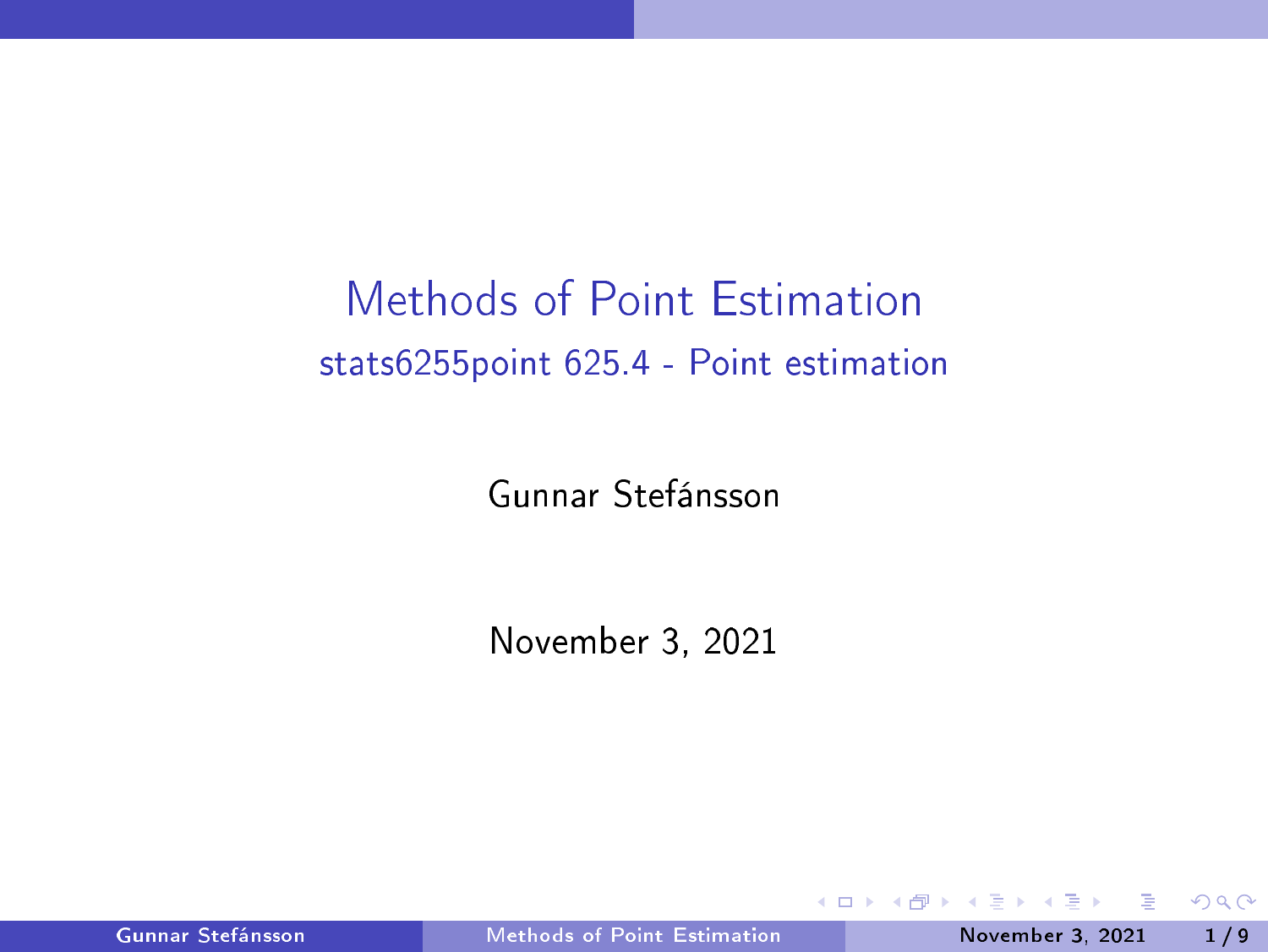#### <span id="page-1-0"></span>**Point Estimation**

A (point) estimator is a function of random variables,  $T = T(X_1, ..., X_n)$ , which is itself also a random variable. A point estimate is an outcome of the estimator  $t = T(x_1, ..., x_n) =$  $T(X(u))$ .

- 3

 $QQQ$ 

イロト イ押ト イヨト イヨト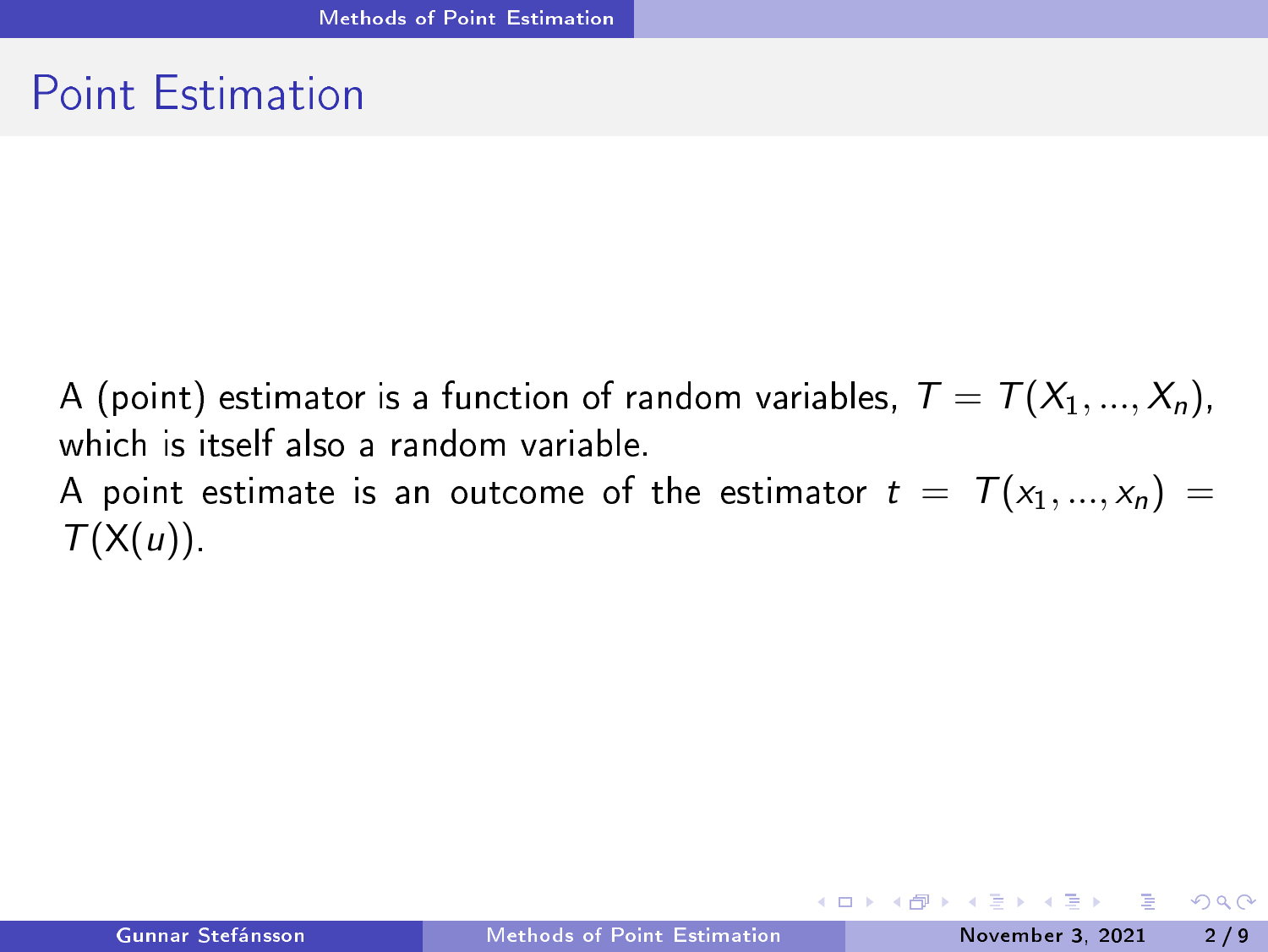#### Maximum Likelihood Estimators

メロトメ 倒り メミトメ ミト

÷,

 $298$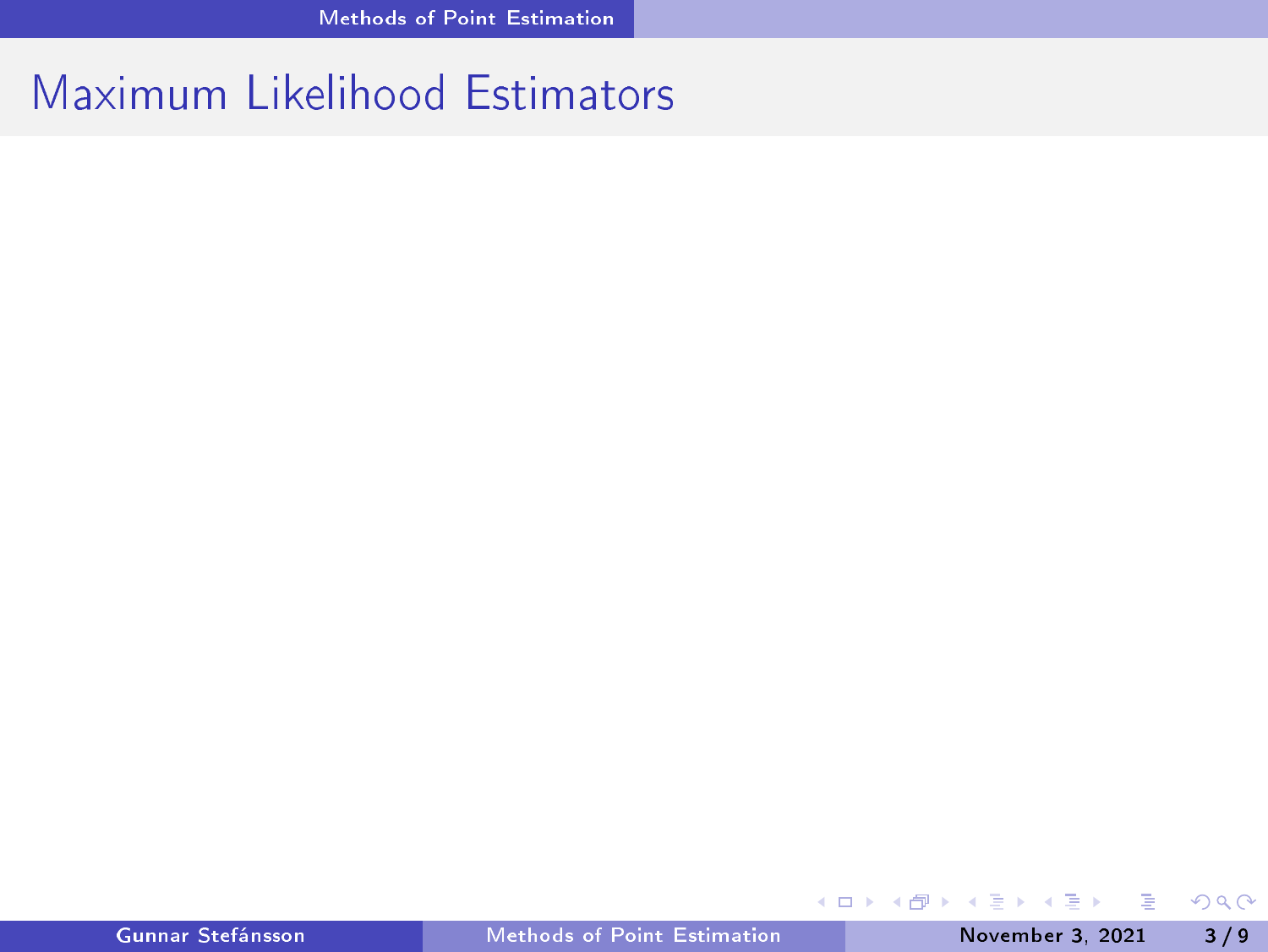## Method of Moments

重

 $298$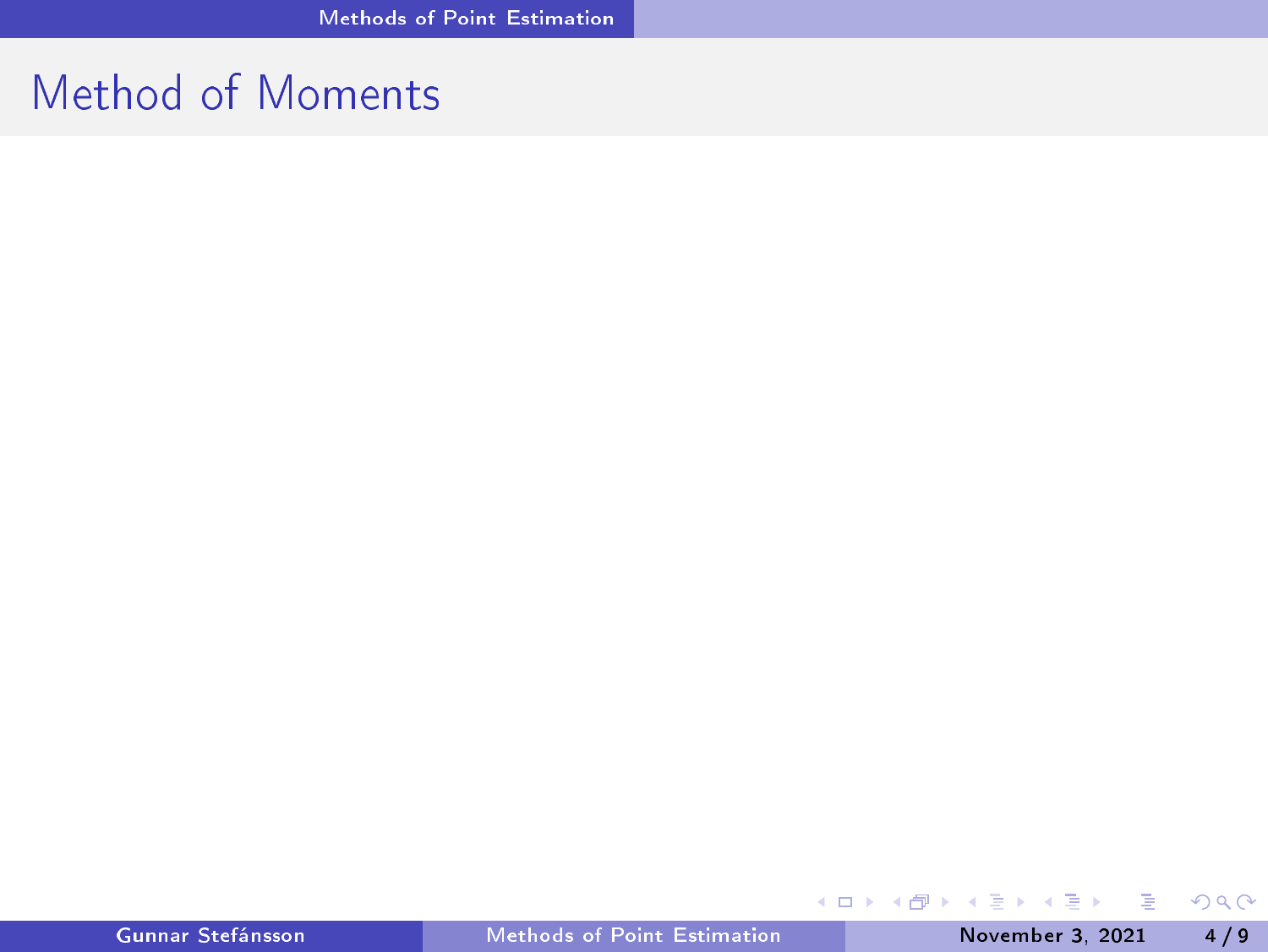# Comparing estimators

重

 $298$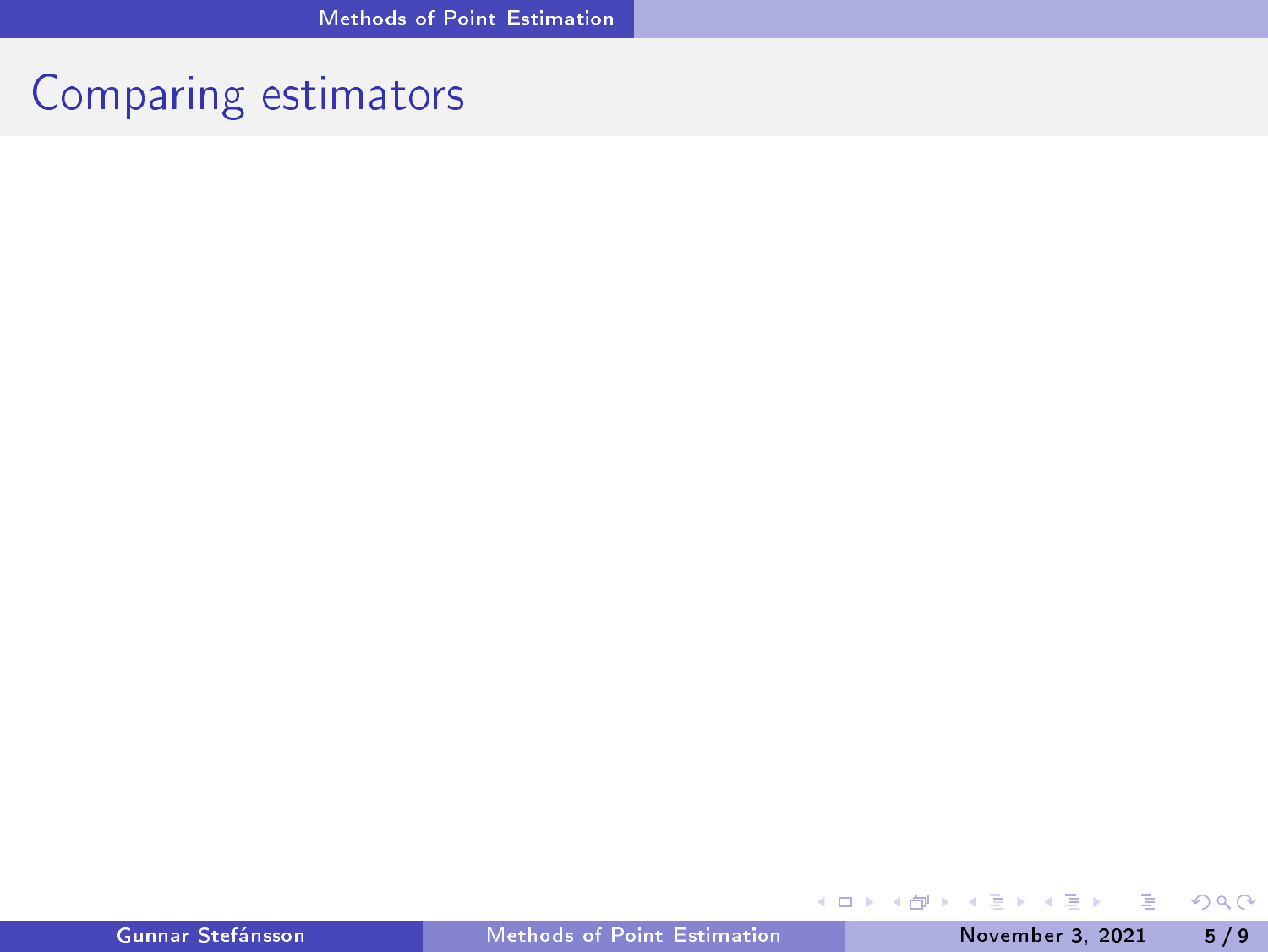## Method of Least Squares

イロト (御) (漫) (連)

重

 $298$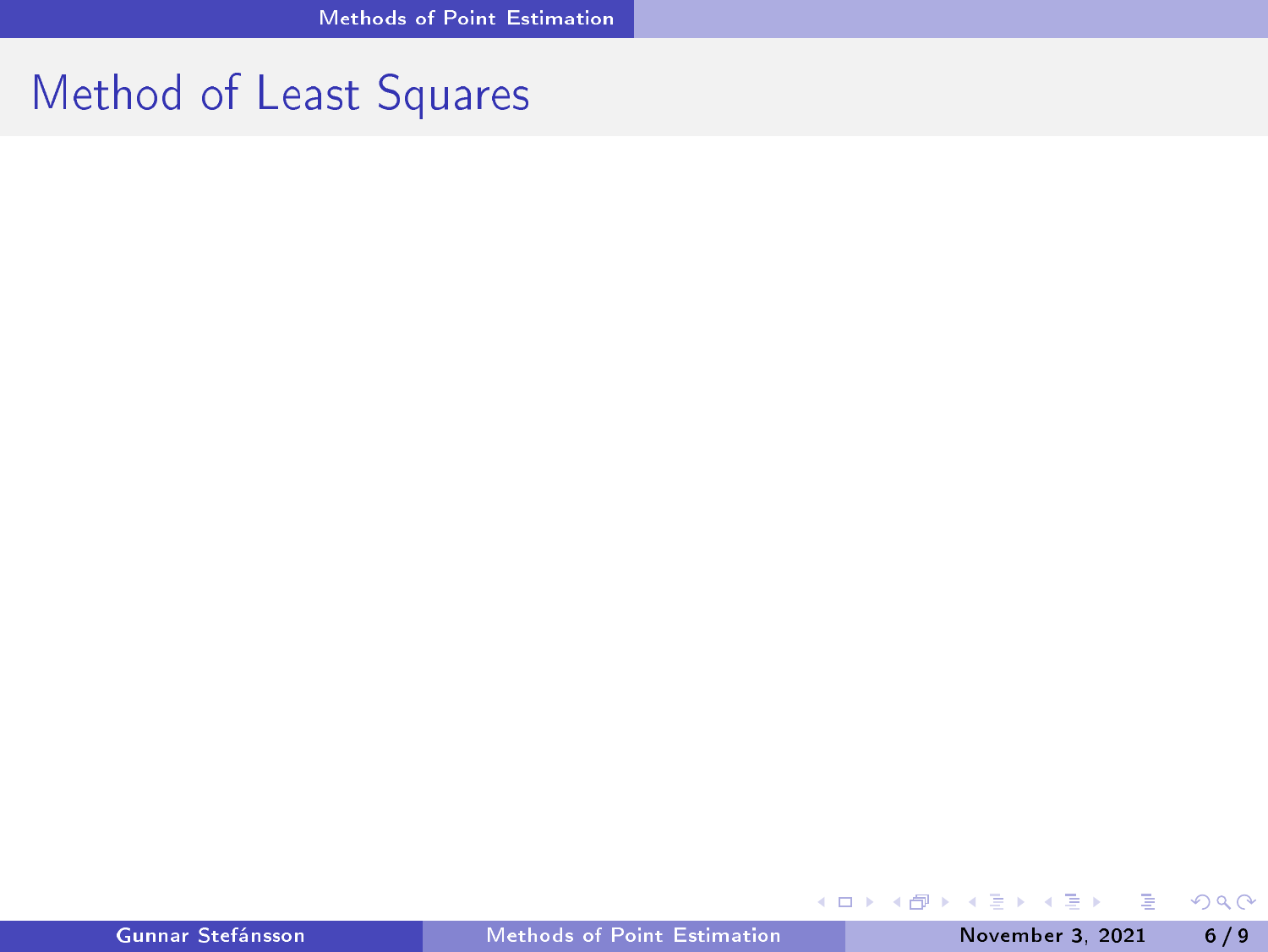## **Linear Estimators**

重

 $2QQ$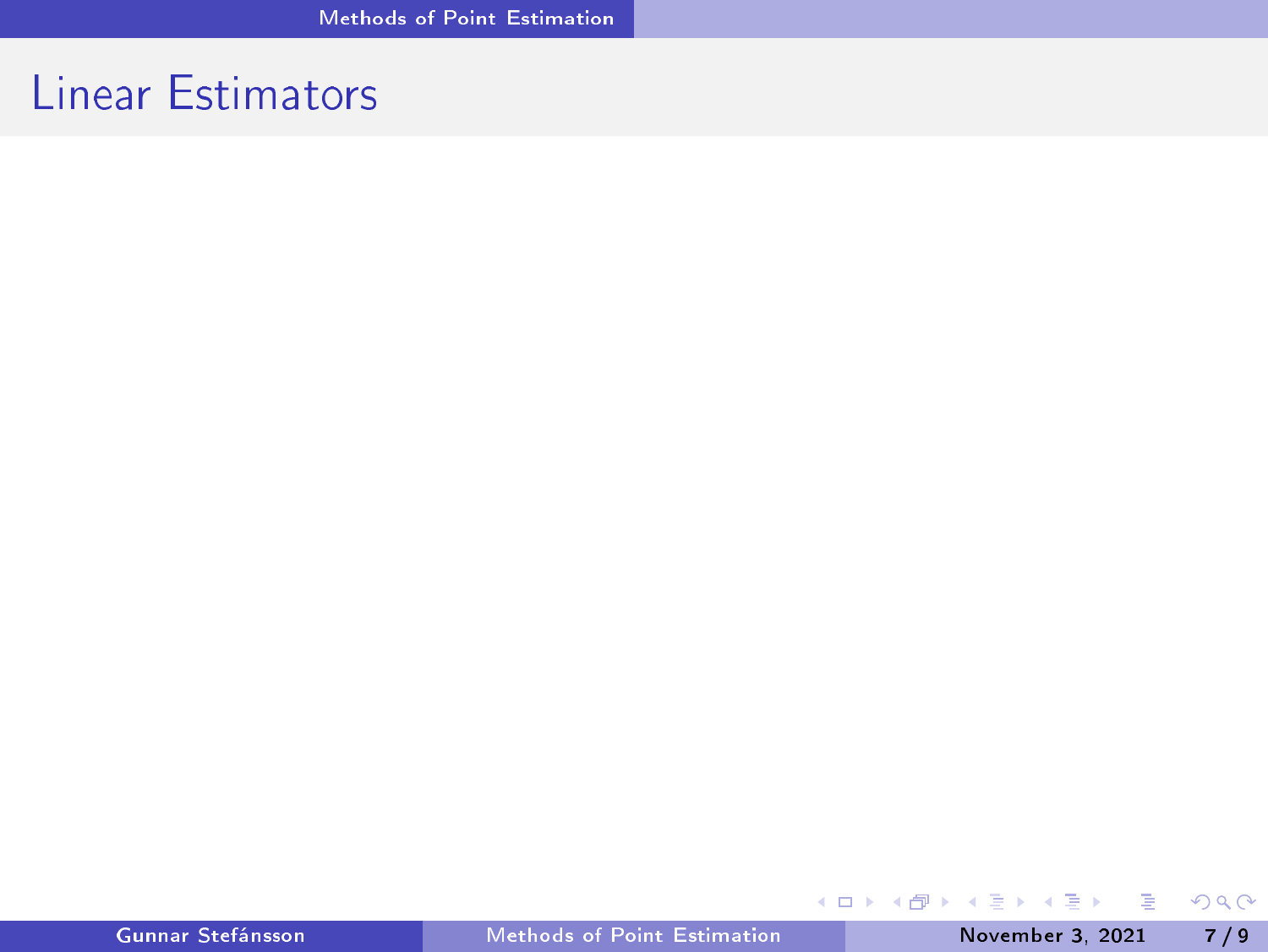### Minimum Chi-Squared

重

 $298$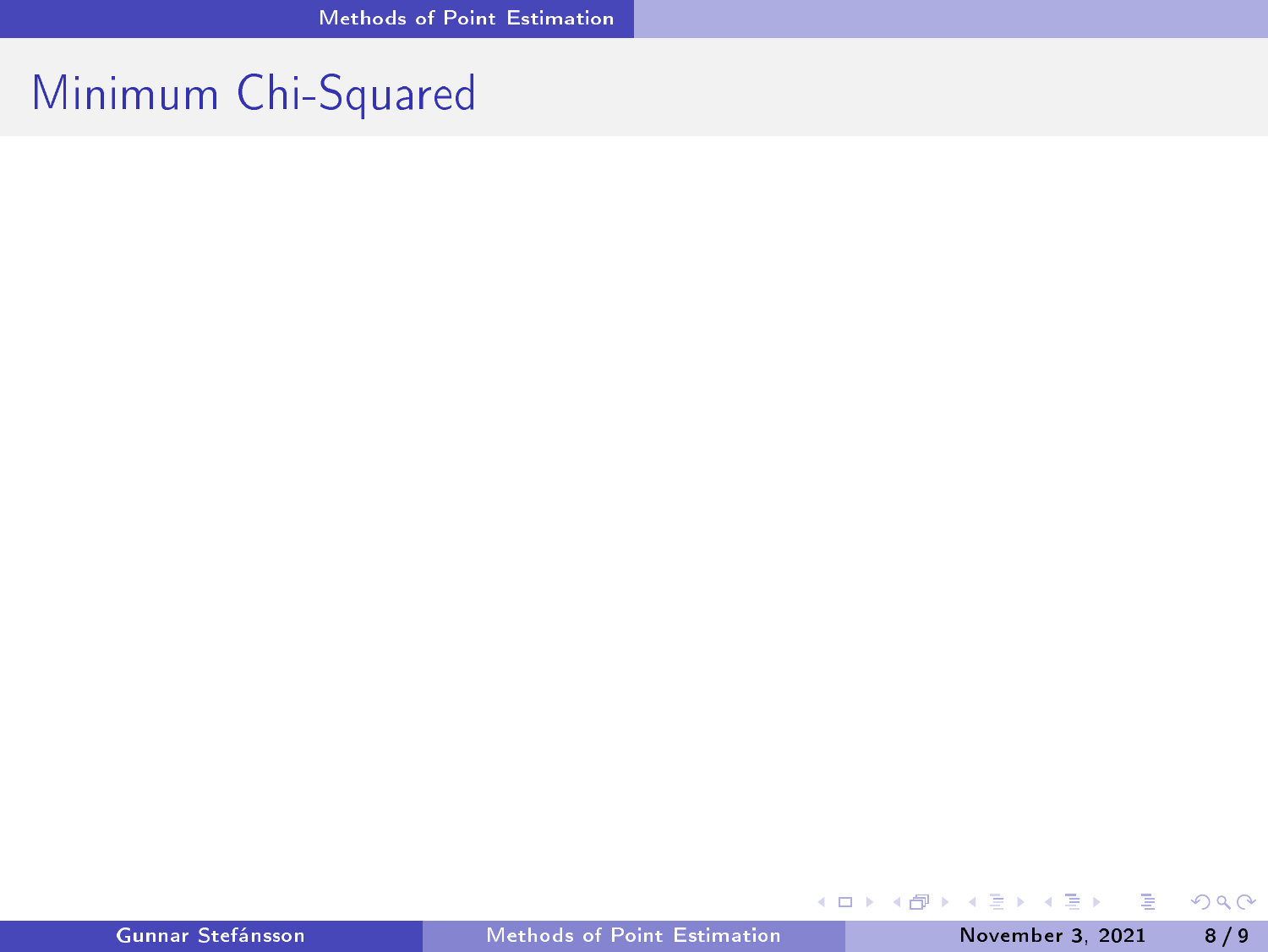## Induced Likelihood Function

重

 $298$